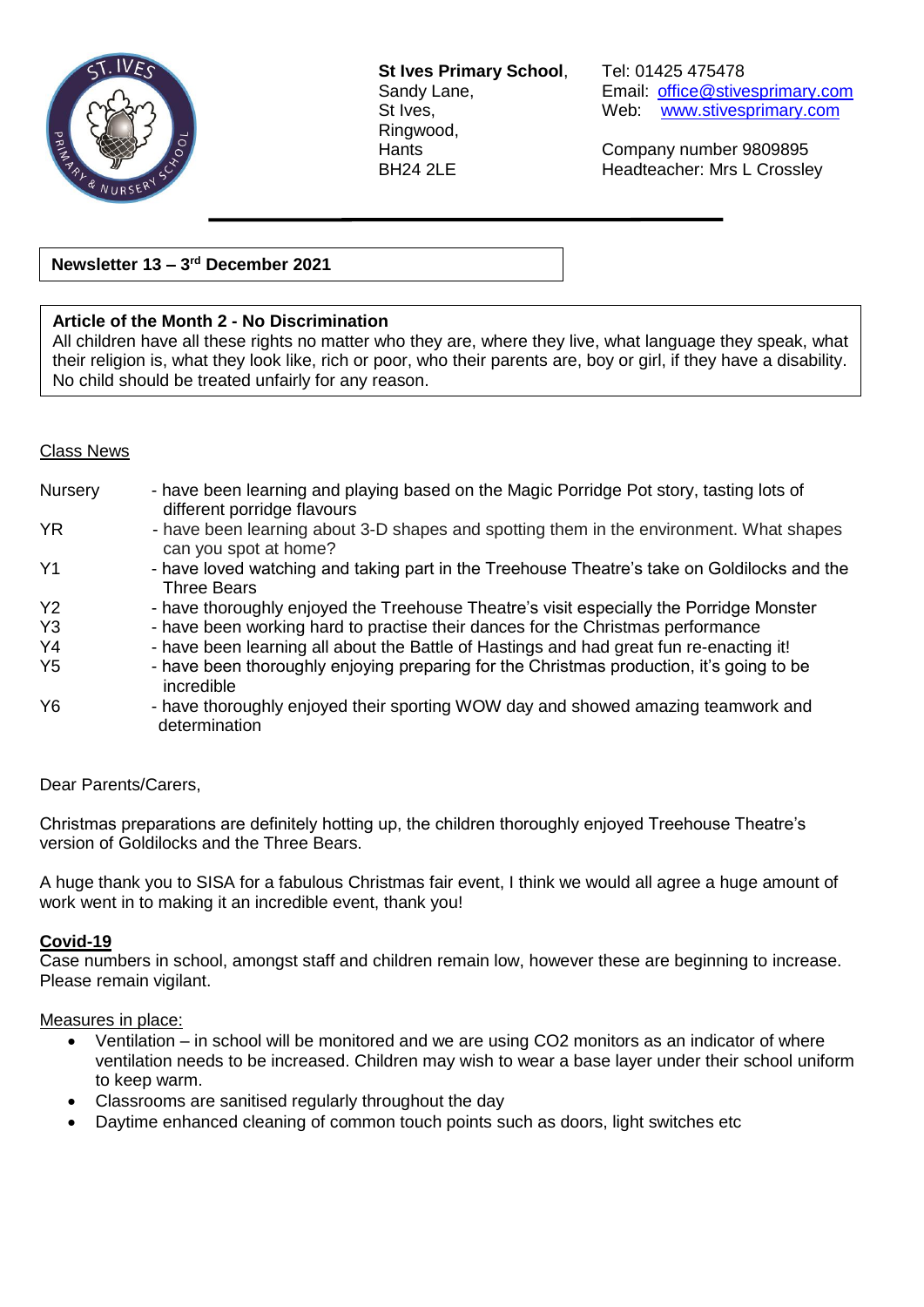## **Value of the week: Happiness**

We have been looking at the school value 'Happiness' this week. Look out for acts of kindness.

### **Internet Safety**

Certain online activities drastically increase the chance of a child seeing upsetting content: joining social networks below the recommended age, using age-inappropriate games or apps; watching live streams; and participating in unmoderated chat groups. A 2021 report by Ofcom, however, found that only 30% of parents set up their children's devices to block inappropriate content. As our guide this week explains, though,



screening out unsuitable material is only part of the solution – and not a fool proof one, at that. Some material will eventually slip through the net, so trusted adults also need to feel confident of responding effectively if and when a child does stumble across content which is too adult for them to process by themselves.

### **Ringwood Town Football Club**

Ringwood Town FC are starting a girls football session for year 1 and year 2 children on Wednesdays 5pm to 6pm at Ringwood's home ground Long Lane. Start Date will be in the early in the new year (2022). The session will be run by a FA L2 qualified coach and will be focused on introducing young girls to football fun, and developing their skills so they can be a part of the fastest growing sport in the UK. If you are interested please contact Geraint Lloyd-Steer on 07828714469 or [geraintsteer@hotmail.com.](mailto:geraintsteer@hotmail.com)

### **Christmas Lunch**

The children's Christmas Lunch is on  $15<sup>th</sup>$  December. This MUST be ordered by midnight Sunday  $5<sup>th</sup>$ December online with Forerunner.

### **School Starters 2022**

Apply online : Dorset residents @ [www.dorsetforyou.com/school-admissions](http://www.dorsetforyou.com/school-admissions) or call 01305 221060. Hampshire residents @<http://www3.hants.gov.uk/education/admissions.htm>

## **Closing Date Starting school applications is: 15th January 2022.**

Yours sincerely

ATTFLet

Mrs L Crossley Headteacher

### **Dates for the Diary:**

Please note teacher led afterschool clubs have now finished.

### **December**

| 8 <sup>th</sup>  | Year 6 NHS Weight & Height check                    |
|------------------|-----------------------------------------------------|
| 13 <sup>th</sup> | KS2 Christmas Production @ Verwood Hub 4pm & 6:45pm |
| 14 <sup>th</sup> | KS1 Christmas Production 09:30am                    |
| 15 <sup>th</sup> | KS1 Christmas Production 09:30am & 2:00pm           |
| 17 <sup>th</sup> | Last day of term (1.15pm finish)                    |

### **June 2022**

### **July 2022**

| 18 <sup>th</sup>   | Inset Day        |
|--------------------|------------------|
| 19 <sup>th</sup>   | <b>Inset Day</b> |
| 20 <sup>th</sup>   | <b>Inset Day</b> |
| $21$ <sup>st</sup> | <b>Inset Day</b> |
| 22 <sup>nd</sup>   | <b>Inset Day</b> |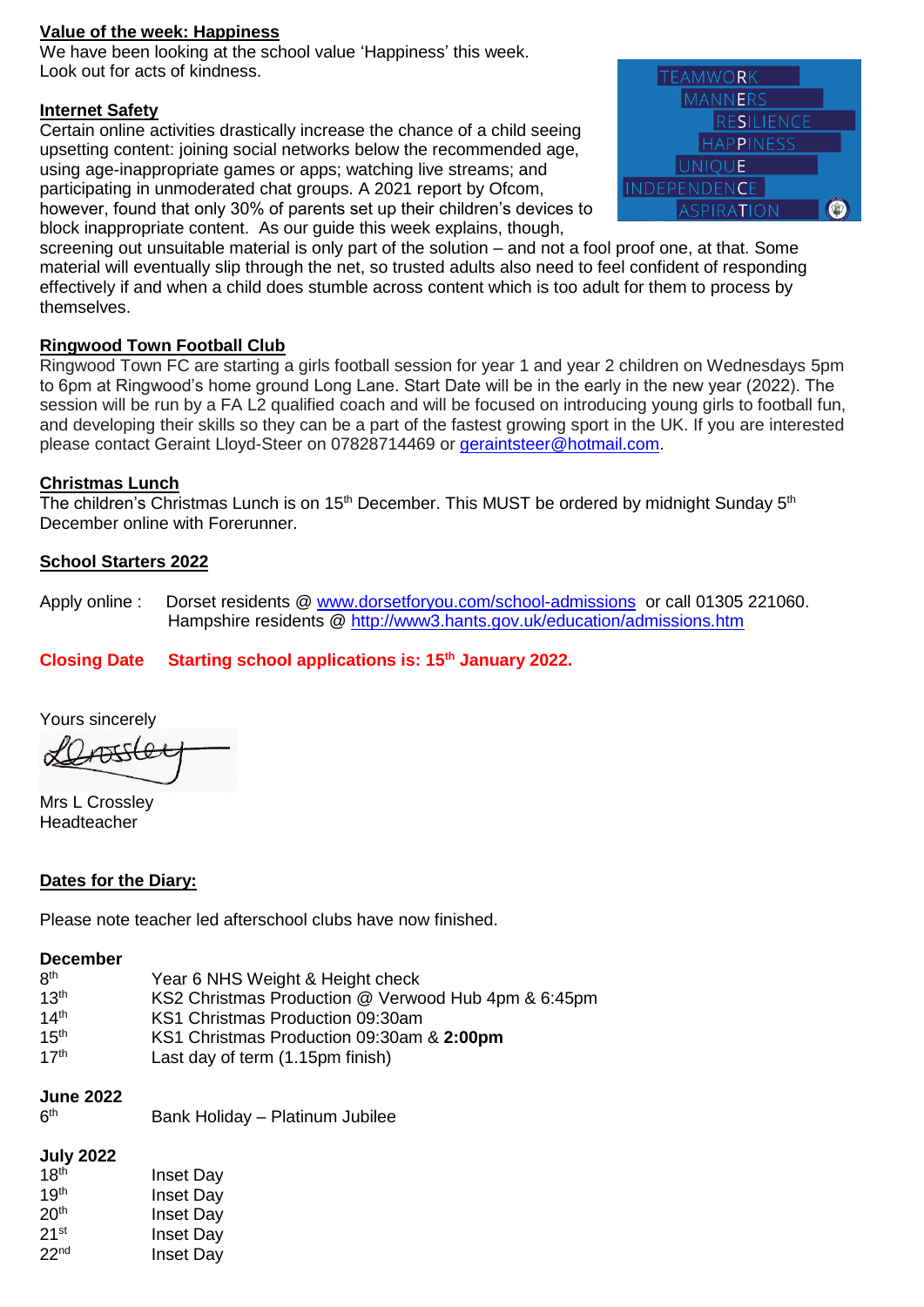